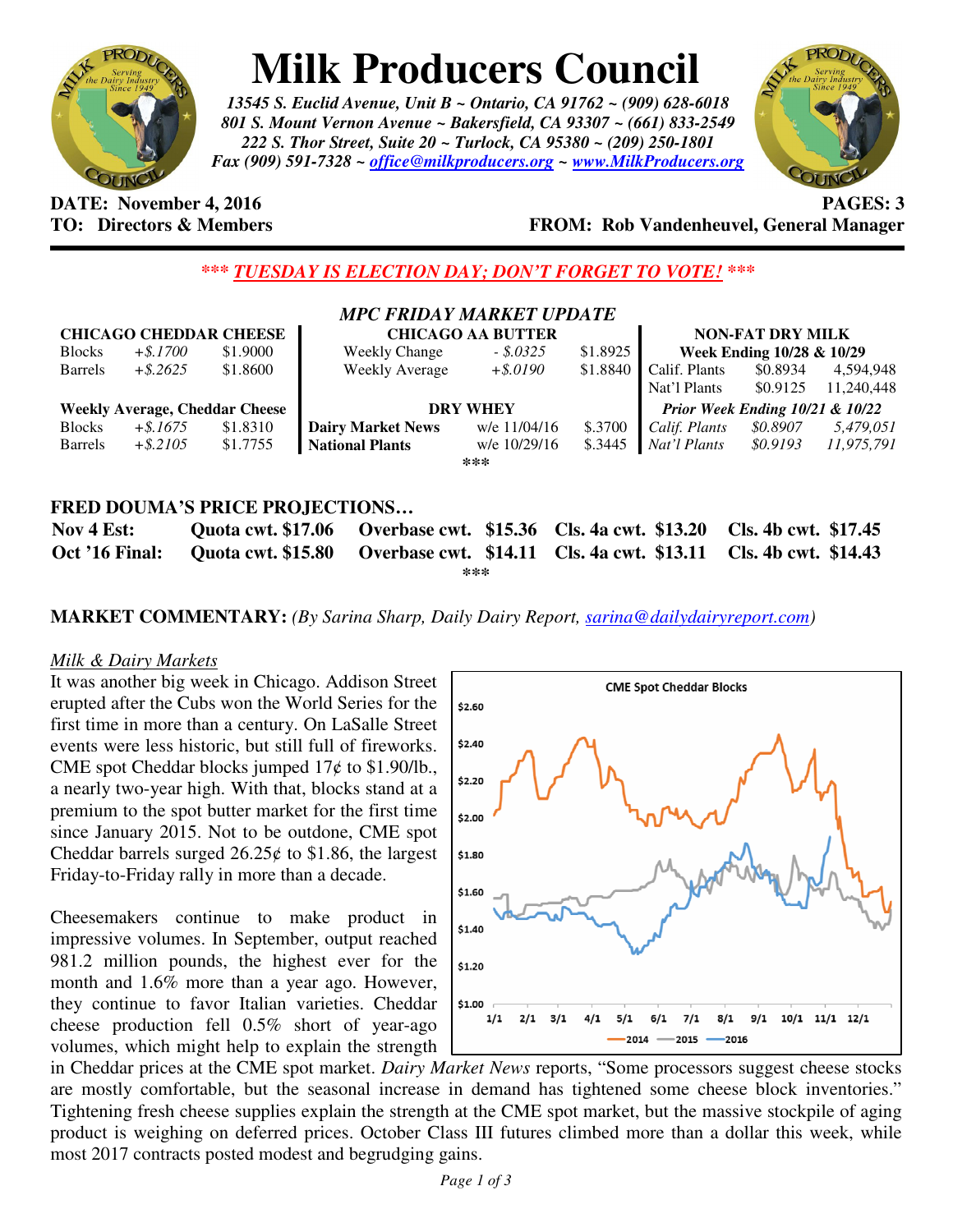Similarly, nearby dry whey futures moved sharply higher this week, while deferred contracts settled mostly lower. *Dairy Market News* notes that the dry whey market continues to improve, with "good demand, steady production, and tight inventories." Indeed, inventories of dry whey for human consumption fell 26.4% from a year ago in September, and stockpiles dropped 14.5% from the month before. Considering record-large cheese production, whey product output is curiously light. Production of dry whey for human production dropped 5.5% from last year, and output of whey protein concentrates fell 8.7% shy of year-ago volumes. Meanwhile, exports of both products remain strong.



The Class IV markets struggled this week. CME spot butter dropped  $3.25¢$  to \$1.8925. Spot nonfat dry milk



(DNM) strengthened early in the week but then faded; it finished at  $84.75\ell$ , down  $0.75\ell$  from last Friday. Most Class IV contracts moved lower; losses were most pronounced at the front of the board.

The fundamentals in the butter market have taken a somewhat bullish turn. Although cream is still plentiful in the West and Central regions, supplies are tightening in the East. Foreign buyers are lapping up some U.S. cream, and manufacturers are ramping up output of dips and spreads for the fast-approaching holidays. Butter output totaled 133.1 million pounds in September, down 0.4% from a year ago.

The effects of more competitive butter pricing are just

beginning to show. At just over 3 million pounds, September butter exports reached a 13-month high, and they were more than three times as large as the paltry volumes shipped during September 2015. Still, they are none too impressive by historical standards, and they were once again dwarfed by imports, which retreated to 4.2 million pounds. Given current pricing, the trend toward higher exports and lower imports is likely to continue.

The driers were busy in September. Output of NDM for human consumption climbed to 125.6 million pounds in September, up 4.7% from a year ago to the largest September volume since 1962. Combined production of NDM and skim milk powder (SMP) was up 11.8% from a year ago. The *Daily Dairy Report* notes, "Daily average milk powder output typically reaches a low in September, when the lingering impact of summer heat retrains milk yields and schools ramp up demand for fluid milk. Over the past five years, daily average milk powder output has been 9.5% lower in September than in August. But this year, September milk powder production was 3.4% greater than August's daily average output."